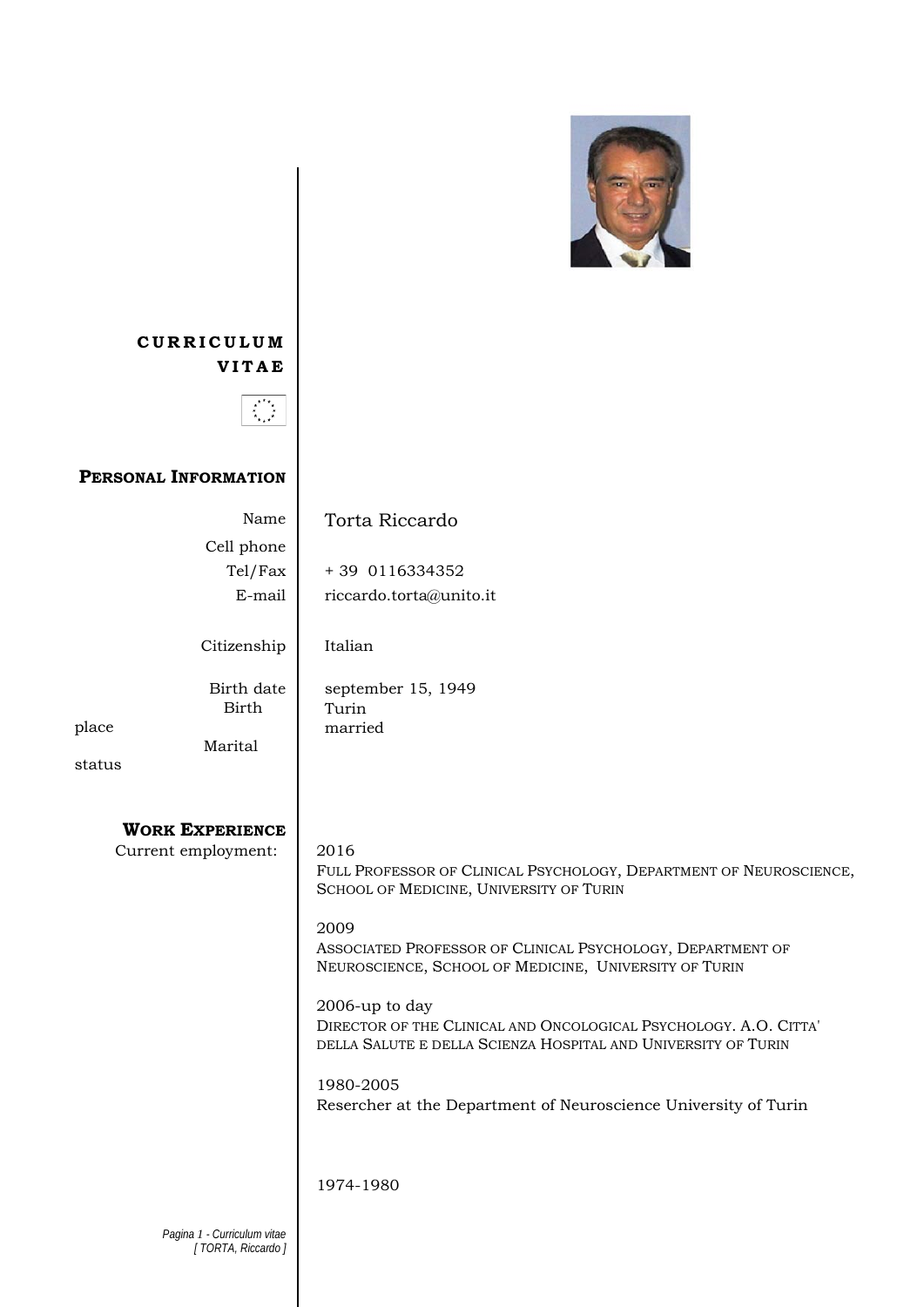Internal Medical at the Clinic of Mental and Nervous Diseaseas - University of Turin

1970-1974 Medical Student at the Laboratory of Neuropathology, Neurological Clinic- University of Turin

### **EDUCATION AND TRAINING**

• Dates July 1974 Degree in Medicine and Surgery (110/110 cum laude) - University of Turin

> July 1978 Specialization in Neurology (70/70 cum laude)- University of Turin

July 1984 Specialization in Children's Neuropsychiatry (70/70 cum laude)- University of Turin

**MOTHER TONGUE** Italian

### **OTHER LANGUAGES**

- ENGLISH, GERMAN, FRENCH
- Reading skills level: advanced
- Writing skills level: advanced
- Verbal Skills level: advanced

## **Memberships Scientific societies**

National Board of the Italian Society of Psycho-oncology National Board of Italian Psycho-Somatic Society

### **Editorial boards:**

Psychosomatics (Italian edition); Journal of Pain and Relief Journal of Headache and pain Italian Journal of Psycho-Oncology Confinia Neuropsichiatrica Psycho-oncology News News Letter in Psycho-Oncology

### **Committes**

Member of the National Ministerial Committee for the pursuance of the Law 38/2010 (Pain and Palliative Cares) Member of the Regional Committee for Pain and Palliative Cares

**Master's Direction** 

Master in Psycho-Oncology (for Physicians and Psychologists) (II level)